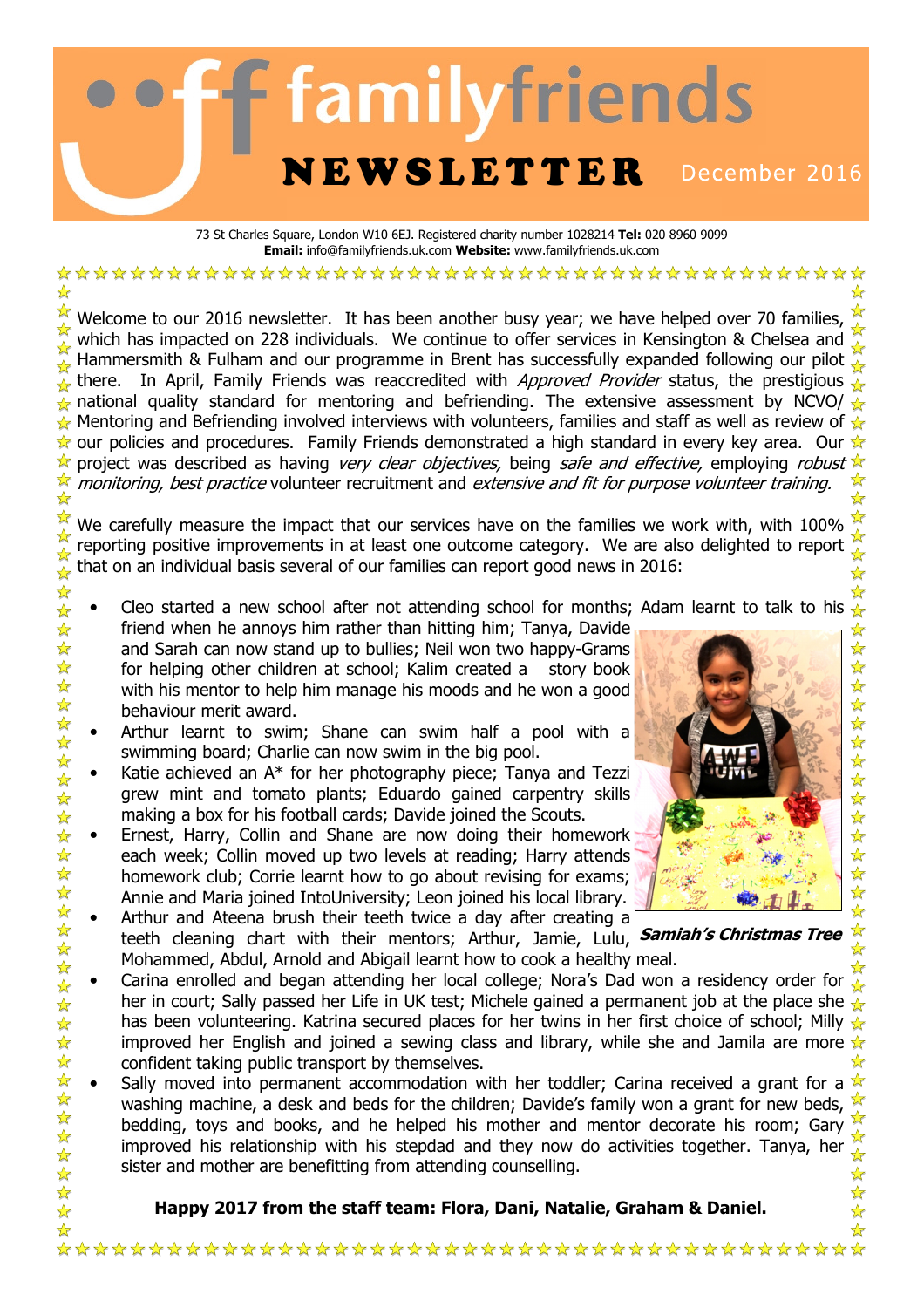## **NOTICEBOARD**

The Victoria and Albert Museum. Seek out 12 Christmas objects around the museum through a playful paper origami trail created for all ages. Free and available from the Grand Entrance and Exhibition Road information desks. This event runs daily from Saturday 3rd December to Friday 6th January. The museum is open daily from 10am to 5.45pm except the 24th, 25th, 26th December 2016, when it will be closed. For more information, please visit www.vam.ac.uk



Ice Skate at London Designer's Outlet, Brent. To celebrate the festive tradition of ice skating, LDO's sparkling ice rink will be open until 2nd January 2017. Based at Wembley Park, novices and experts alike have the chance to skate next to the iconic arch of Wembley Stadium. Pre-book your preferred slot and skate. Off-peak tickets are just £5 for both children and adults; peak tickets are  $£7.50$  per child and  $£12.50$  per adult. Hourly sessions start at 11am and last session is at 8pm, 7 days a week. For more information, please visit www.londondesigneroutlet.com



WWT London Wetland Centre. This Christmas, Lego will bring families closer to nature at the London Wetland Centre. The Giant Lego Brick animal trail will take place from 17th December until 28th January. Visitors will be able to enjoy the trail of eleven individually designed 1.5m Lego brick animals, some inspired by real species at London Wetland Centre. Included are the world's rarest goose, an otter, a frog and a kingfisher. On 17th, 18th, 22nd, 23rd and 24th December, 1st and 2nd January, for a fee of £5, you will be able to make your very own Lego brick Frog and Fly to take home. For more information visit www.wwt.org.uk

The Natural History Museum. A pop-up ice rink is open until 8th January 2017. Experience the thrill of skating surrounded by fairy lights nestled in frost-covered trees. Tickets from £8.80 per child. For children aged four to eight looking to perfect their skating skills - the Penguin Skate Club will be running lessons on Saturday mornings. These 30 minute sessions will start 9am and 10am until the 31st December 2016. The cost for these sessions is £8.50 per child. Each lesson has a limit of 15 children. For more information and tickets visit www.nhm.ac.uk. It is best to book your tickets in advance.

#### \*\*\*\*\*\*\*\*\*\*\* Banana Snowmen From www.onehandedcooks.com.au Makes: 6 Snowmen Method: Prep time: 15 minutes Ready in: 15 minutes • Cut each banana into 9 thick slices. Peel the carrot and cut into small triangular slithers for a Ingredients: pointy nose. Trim the stem from the strawberries and then cut in half. 2 bananas Cut the grapes in half, using only the smooth half. ¼ carrot • To assemble, thread three slices of banana on to each skew-Handful of chopped er followed by a strawberry hat and grape. Gently press the currents or sultanas

- 3 strawberries
- $6$  grapes

currents into the banana slices to create the eyes and buttons on the body. Add the carrot nose.

Serve immediately.

Note: Always supervise children when eating with skewers. Use your judgement when serving sharp skewers to young children.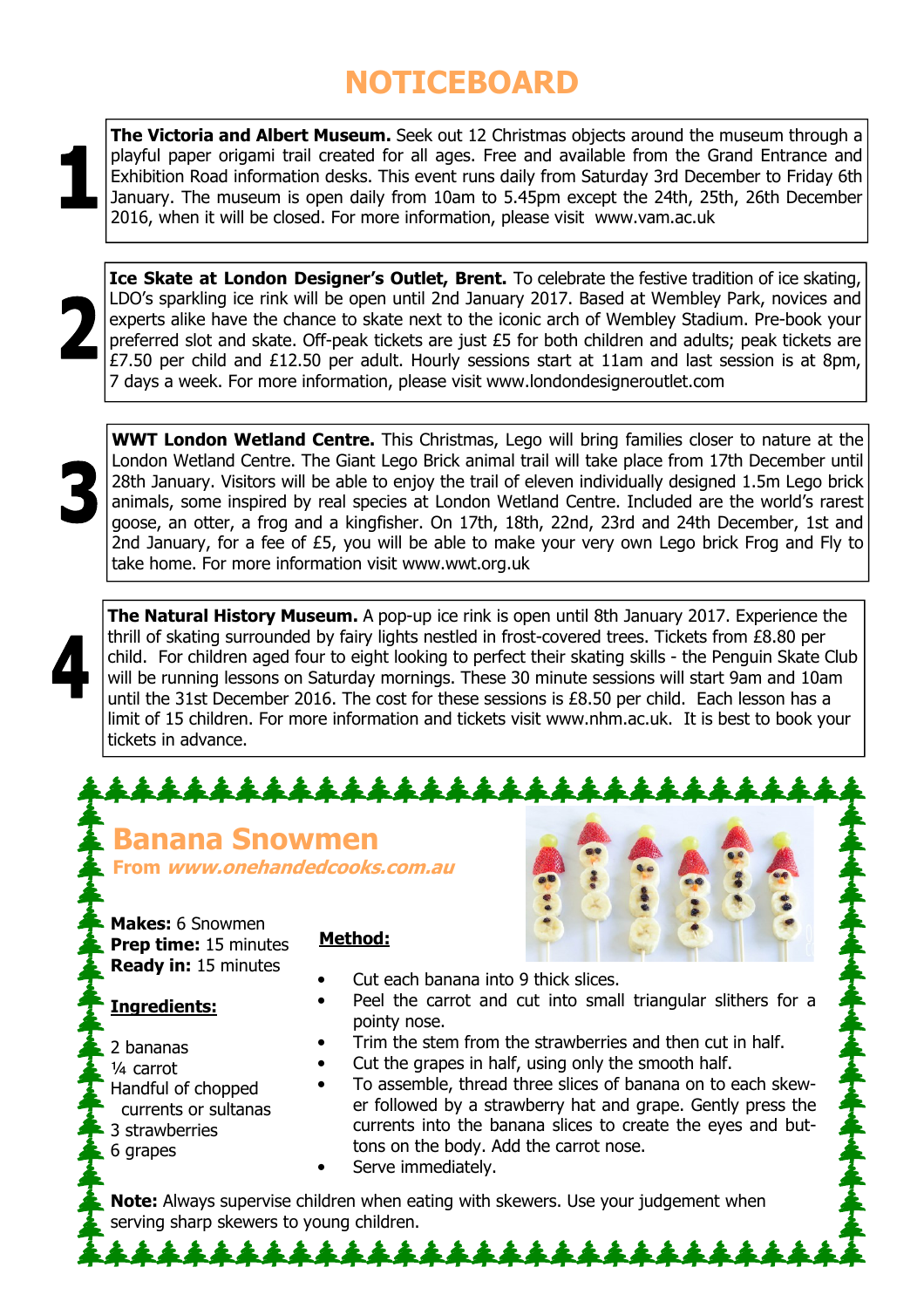## A Parent's Experience

I am a mother of two beautiful children Enzo and Daniella. We moved from North London to Kensington and Chelsea due to domestic violence. Family Friends was contacted as part of a support team along with others to help me and my children to be safe, happy and fit within the new community. I was allocated Apu for moral support, advice, and help. Apu would visit me once a week for two hours. We did so many amazing things. We took the kids to the park, we registered the kids at play groups, cooked together and exercised together, filled applications for college and found a nursery for Daniella. Family Friends helped me buy a bed and a washing machine. The kids were delighted to have their own beds. I am back at college (full time), Daniella is now in nursery, we are eating healthier now, I have made friends, and I feel more confident to go out and feel safe. Having this kind of help to offer vulnerable people like me and my kids is the best help I can say I have had. Our visits have now come to an end (which is sad, but I'm happy that I have had a miraculous outcome from this help). I would recommend Family Friends to friends and families who, like myself, had a struggle to get back on their feet. A big thank you, to the Family Friends Team and Apu (an amazing woman), for your kindness and loyalty to your community. Stay Blessed.

#### Chanel

## A Child's Experience

My Family Friend is Diana. She is fun, helpful and caring. We meet every week and we go to lots of fun places like Bramley's, animal farms, museums, funfair and we also do lots of activities together like school art projects, healthy cooking, teeth chart etc.. We made together our own jewellery and we took 3 months to build a big puzzle vanity box. My favourite activity was when we went climbing at Westway with all my family. Was really nice! Sometimes she helps me with my homework and always has healthy snacks. She has some rules about what we can eat but it's ok because we do other stuff. Since we started meeting I'm feeling always really excited and happy about our visits because I feel like a true princess as she calls me. I think I am lucky because my friend told me that he would like to have someone like Diana that could play with him and he doesn't. We have more 3 months but I wish we could have 3 more years...Thank you Family Friends.

#### Ateena

### A Volunteer's Experience

My experience volunteering with Family Friends is drawing to an end and I can truly say it has been a rewarding experience and one that I would highly recommend. I have been befriending a mother with a son with special needs, who also looks after her elderly mother. I met Malika last December. One of our focuses was to improve her English as she had only been in the country for a year and a half. Throughout the year we have spent time studying English and accessing a variety of facilities that would allow her to improve her English and her son Waim's too. Highlights of our time together have been a visit to the Science Museum, discovering the local library, going for a healthy picnic at Kensington Gardens and sightseeing to explore new parts of London and to give Malika some time for herself, which is limited due to her taking care of her family. Language being a barrier has meant that going through correspondence and communicating with doctors and schools is a daily challenge for her. Volunteering with Family Friends has given me is the opportunity to see how spending just a couple of hours weekly with a family can help them cope with the challenges of life. Malika is a wonderful lady with a big heart who approaches life with faith and positivity. I know that she will continue to learn and do all she can to take care of her family and she will make things work for them. I wish them well for the future.

#### Nishamani